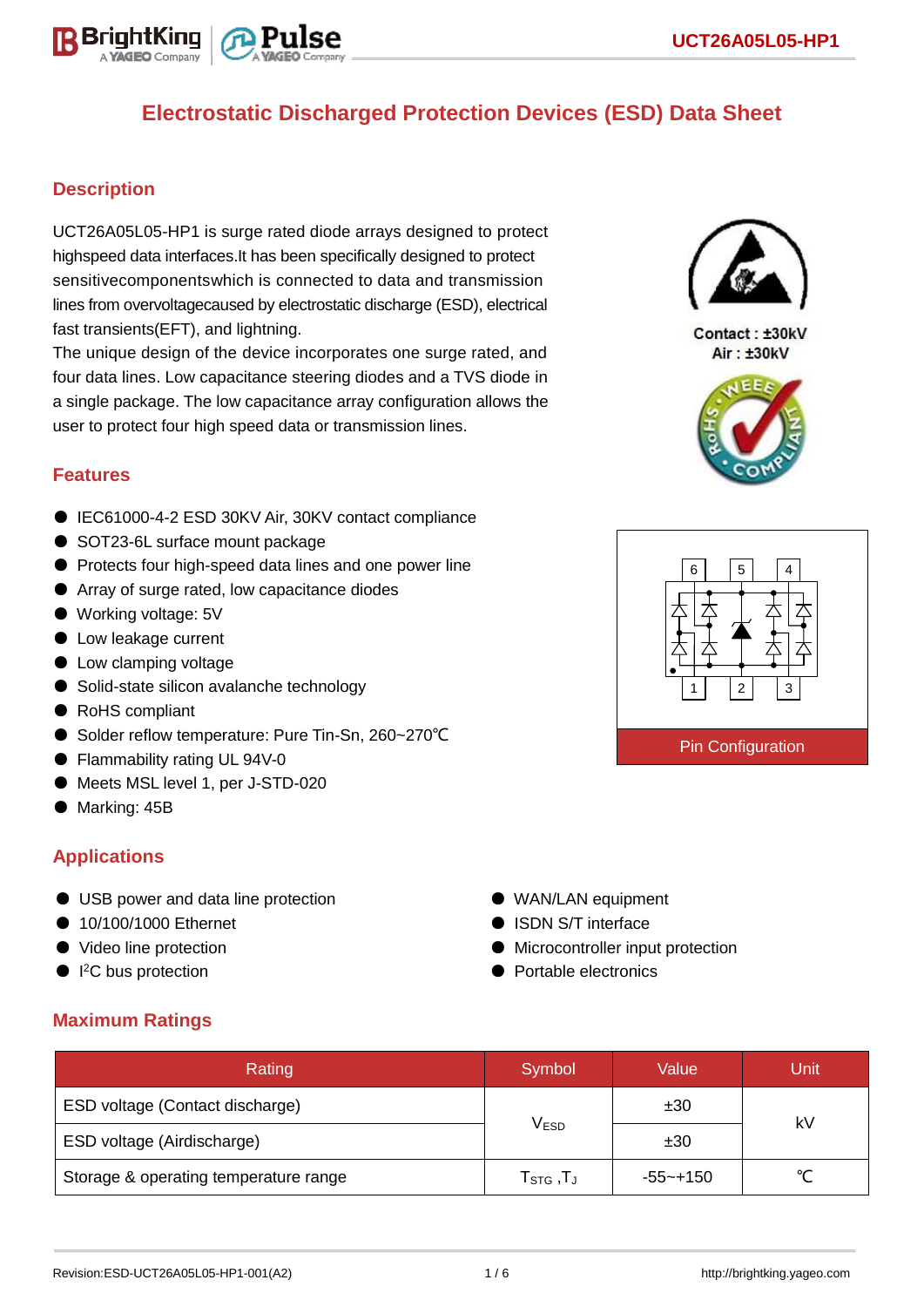

# **Electrical Characteristics (TJ=25**℃**)**

| Parameter                           | Symbol                  | Condition                             | Min. | Typ. | Max.              | Unit   |
|-------------------------------------|-------------------------|---------------------------------------|------|------|-------------------|--------|
| Reverse stand-off voltage           | <b>V</b> <sub>RWM</sub> |                                       |      |      | 5                 | V      |
| Reverse breakdown voltage           | $V_{BR}$                | $I_{BR}$ =1mA                         | 6    |      |                   | $\vee$ |
| Reverse leakage current             | <sub>lR</sub>           | $V_R = 5V$<br>each I/O pin            |      |      | 1                 | μA     |
| Clamping voltage ( $tp=8/20\mu s$ ) | $V_C$                   | I <sub>PP</sub> =5A<br>Line to Ground |      |      | 15                | V      |
| Clamping voltage ( $tp=8/20\mu s$ ) | $V_C$                   | $I_{PP} = 12A$<br>Line to Ground      |      |      | 25                | $\vee$ |
| Peak pulse current (tp=8/20µs)      | $I_{PP}$                |                                       |      |      | $12 \overline{ }$ | A      |
| Off state junction capacitance      |                         | Between I/O<br>pins and GND           |      | 1.5  | $\overline{2}$    | pF     |
| $(0Vdc,f=1MHz)$                     | $C_{J}$                 | Between I/O<br>pins                   |      | 0.7  | 1                 | рF     |

# **Applications Information**

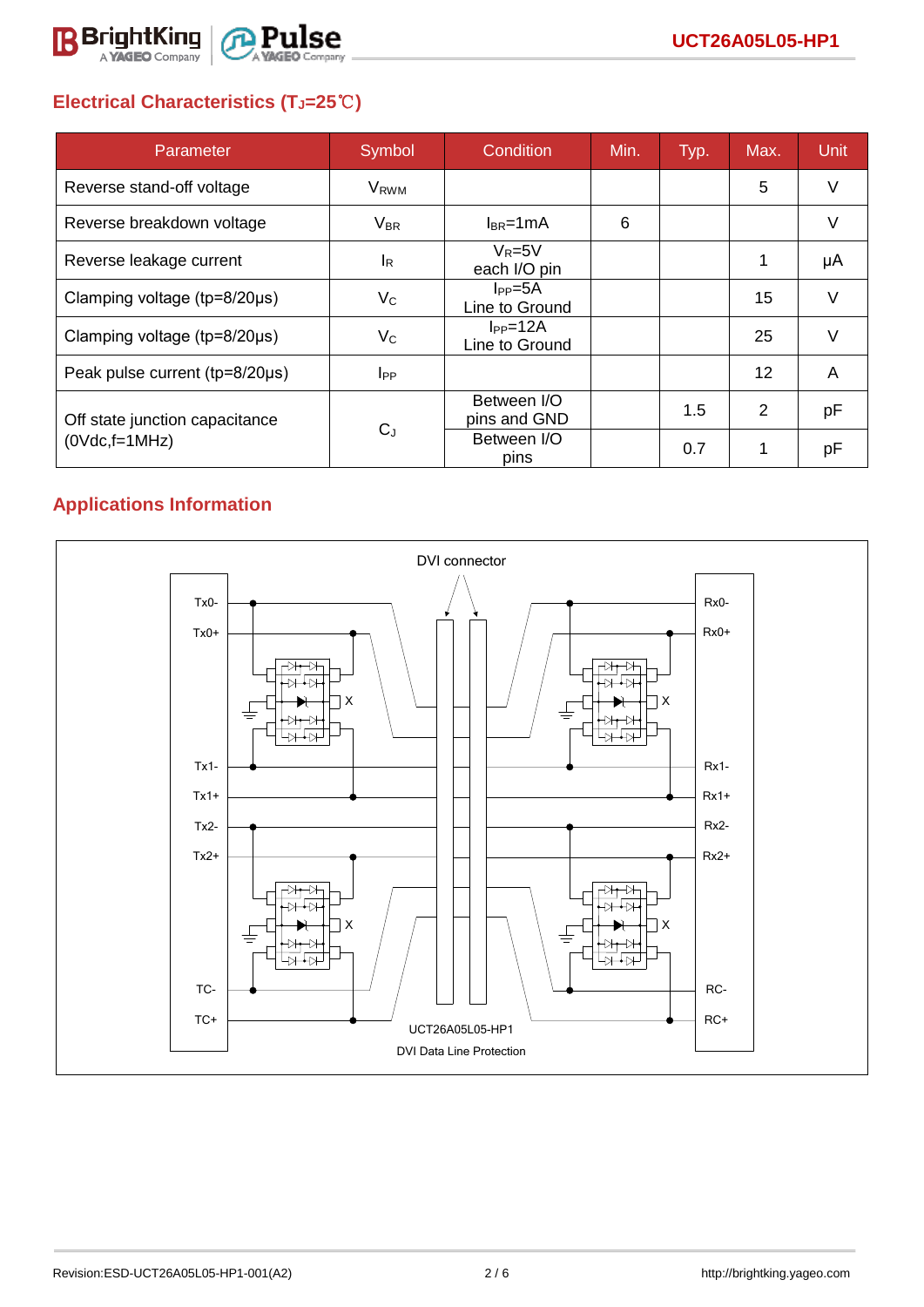

## **Typical Characteristics Curves**

### Figure 1. Power Derating Curve Figure 2. Pulse Waveforms



### Figure 3. Non-Repetitive Peak Pulse vs. Pulse Time Figure 4. Capacitance vs. Reverse Voltage



Figure 5. Clamping Voltage vs. Peak Pulse Current Figure 6. Forward Voltage vs. Forward Current







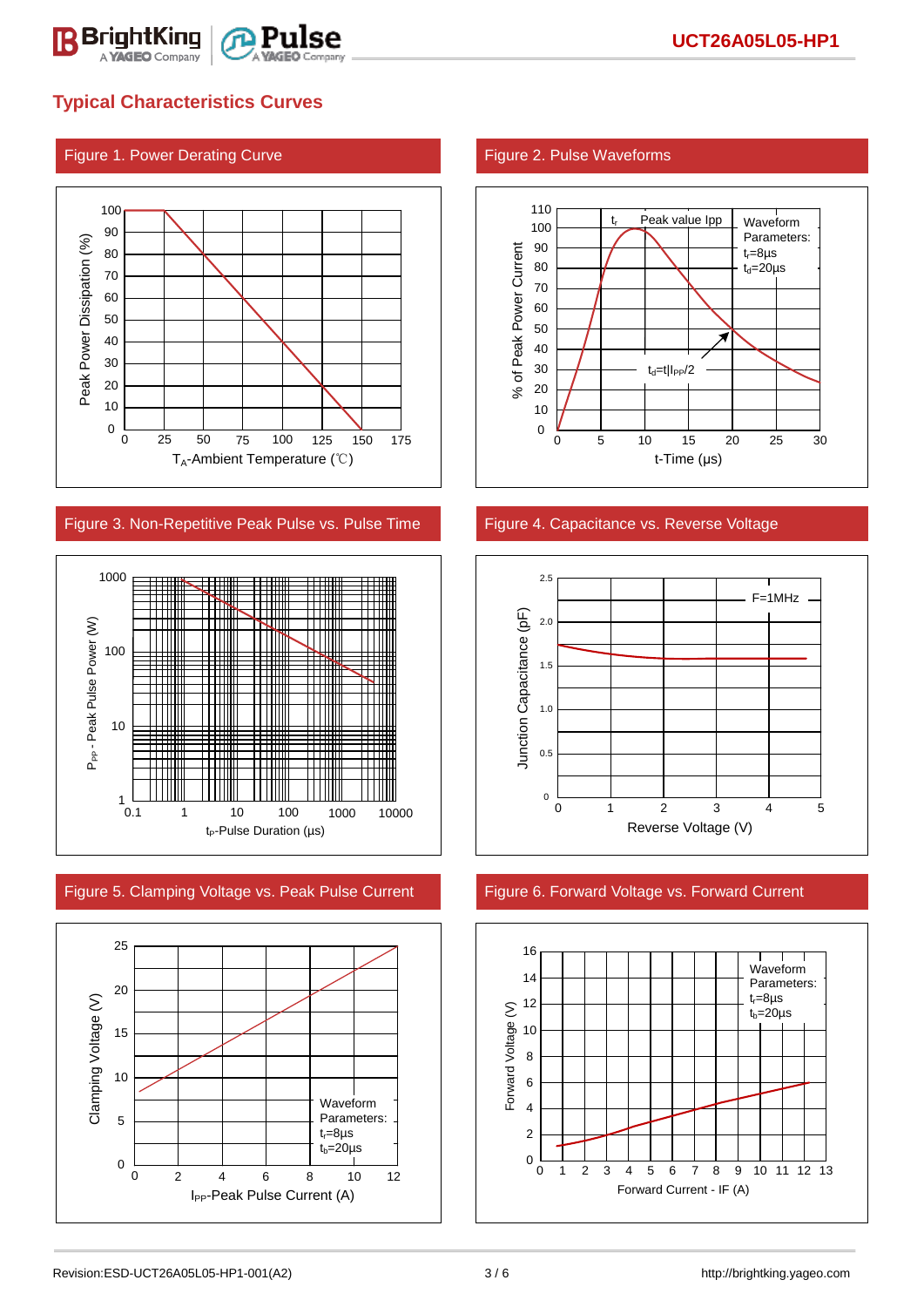### Figure 7. Positive TLP I-V Curve Figure 8. Negative TLP I-V Curve

BriahtKina



|   | Voltage(KV) | Current(A) | 30ns(A) | 60ns(A) |
|---|-------------|------------|---------|---------|
|   | 2           | 7.5        | 4       | 2       |
| 2 | 4           | 15         | 8       | 4       |
| 3 | 6           | 22.5       | 12      | 6       |
| 4 | 8           | 30         | 16      | 8       |
|   |             |            |         |         |
|   |             |            |         |         |
|   |             |            |         |         |

## **Human Body Model (HBM, MIL-883E method 3015.7)**

The HBM standard simulates an ESD surge generated by human contact to electronic components.



IEC61000-4-2 Waveform

 $t_0$ =0.7ns to 1ns

`

10%

I@60ns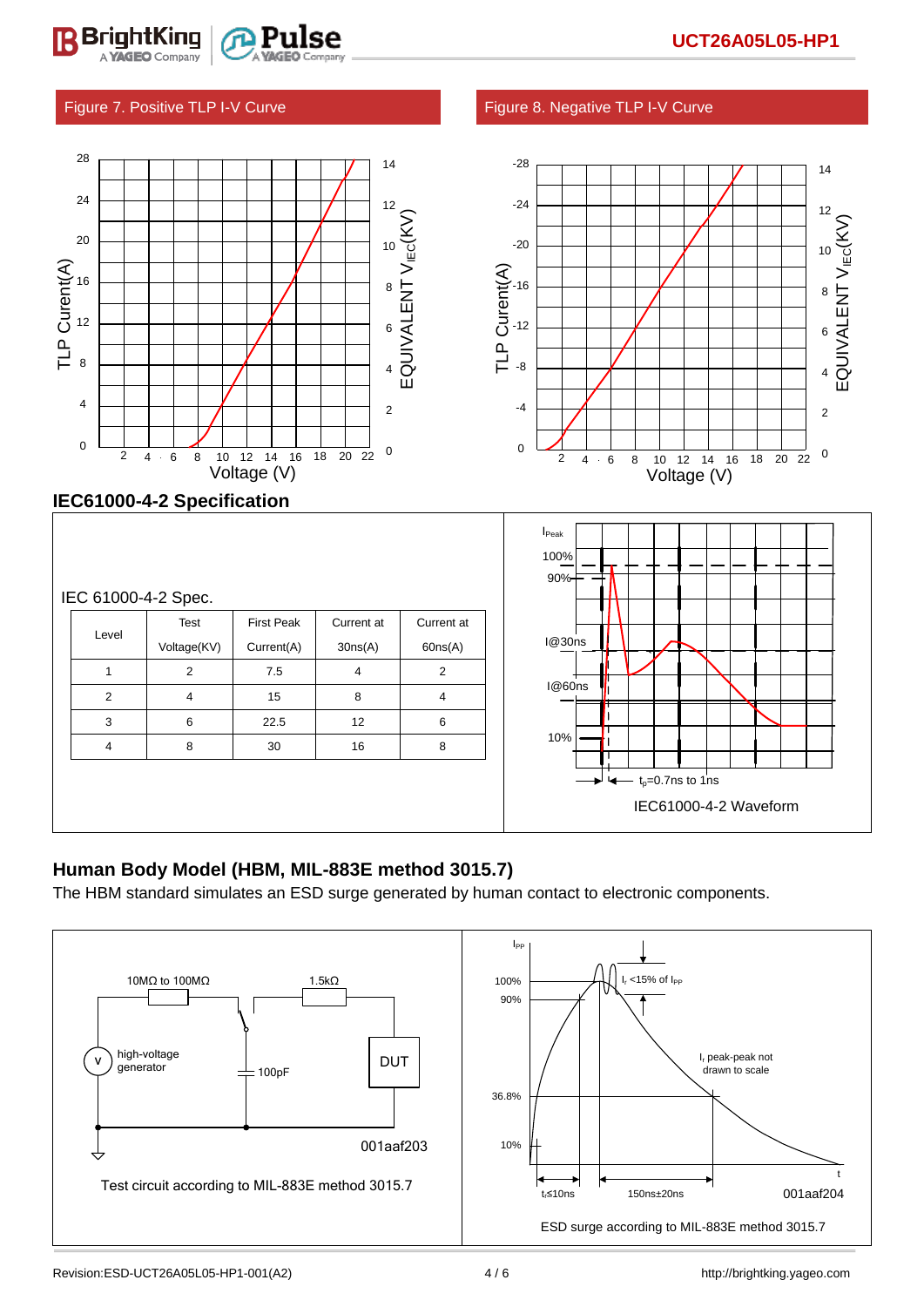

# **Recommended Soldering Conditions**